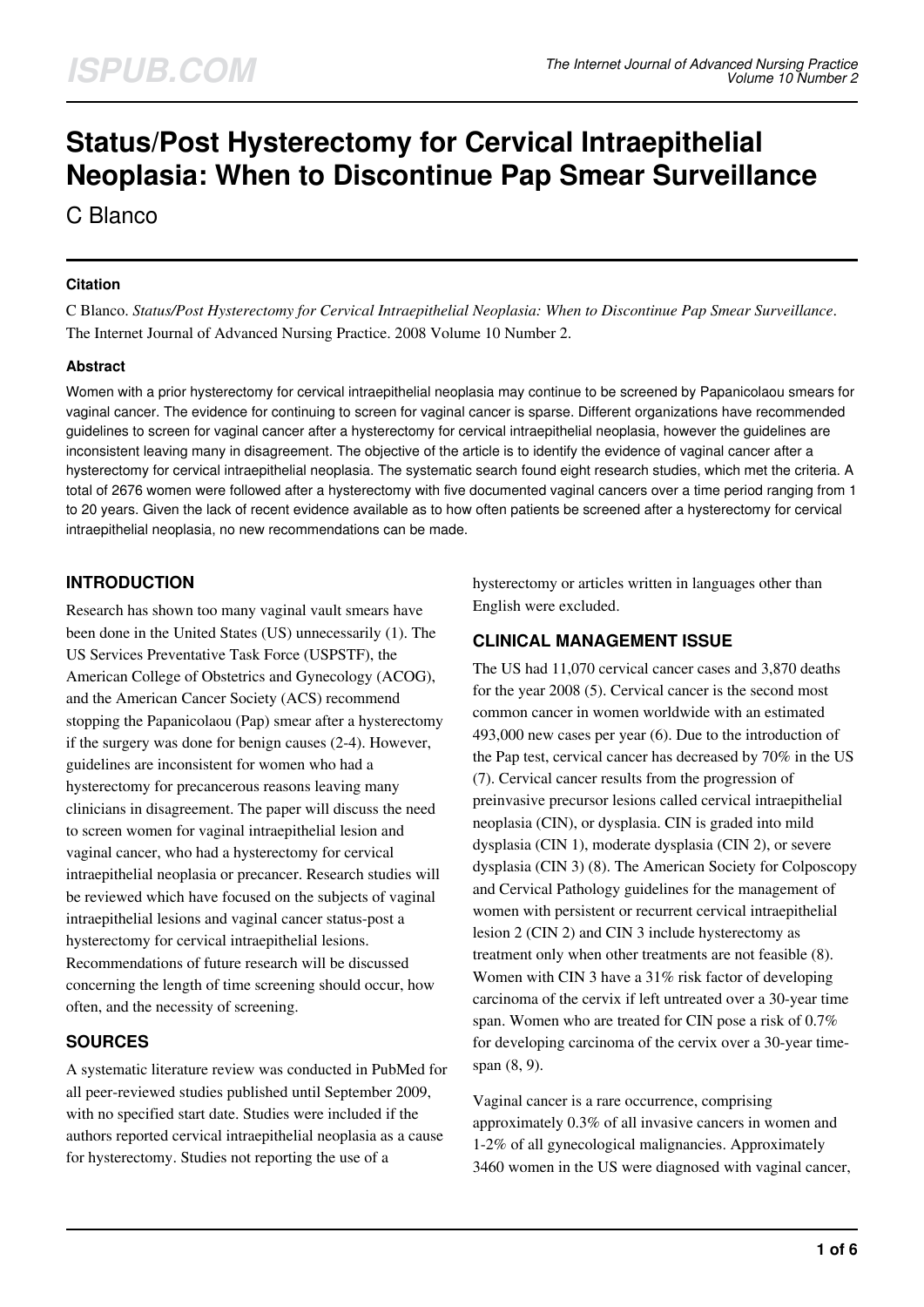and 870 women died in the year 2008 from vaginal cancer (5). Women with a history of CIN grade 3 are at an increased risk for cancer of the vagina (10). Other risk factors for vaginal cancer include a previous abnormal Pap smear, early hysterectomy, cigarette smoking, less education and a low family income, a history of genital warts, radiation therapy, diethylstilbestrol (DES) exposure, and a compromised immune system (11-13).

The natural history of vaginal cancer remains unclear (14). Prevalence of persistent human papillomavirus (HPV) infections is similar in both cervical and vaginal specimens. The HPV infection has rarely shown to cause a cytology abnormality in patients with a hysterectomy, especially when compared to cervical cytology in non-hysterectomized patients. The transformation zone of the cervix maybe more predisposed to a carcinogenic insult by HPV rather than the vaginal canal resulting in less common occurrences of HPVrelated vaginal cancers (6, 15). Seventy to eighty-percent of all vaginal cancers are from squamous cell carcinoma, which has been associated with HPV infection (11, 14). Vaginal intraepithelial neoplasia (VAIN) is known to be a precursor to malignancy (13).

## **EVIDENCE**

Approximately 20% of women in the US have undergone a hysterectomy. About 6-10% of the hysterectomies were done for precancerous reasons or CIN (1). Continuing to screen for vaginal cancer is not necessary if the hysterectomy was done for benign reasons (2-4). The USPSTF (3) recommends discontinuing screening with Pap smears after a hysterectomy which was done for benign causes, excluding the women who had a hysterectomy for cervical neoplasia or cancer. The USPSTF recommends continuing cytologic screening, but gives no recommended time frame.

The ACS (2) recommends after a hysterectomy women discontinue cervical cancer screening, unless the surgery was performed for pre-cancer. CIN 2 and 3 are not considered benign, and follow-up cytology is recommended every four to six months until three negative documented and consecutive cytology tests have been achieved. The recommended time frame to continue screening is within an 18-24 month period following the hysterectomy. Although the ACS has guidelines in place for women with hysterectomies for CIN, the guidelines state the data is limited to support the recommended guideline (7).

The ACOG (4) recommends continuing cytologic screening

after a hysterectomy for women with a history of abnormal cell growth (classified as CIN 2 or 3) annually until three consecutive negative vaginal cytology tests are confirmed. Once three negative cytology tests are confirmed, the women may discontinue routine screening. The recommended guidelines are listed in detail in Table 1.

#### **Figure 1**

| Agency  | <b>Frequency</b> | <b>Time Frame</b>                  | <b>Discontinue</b><br>Inconclusive  |  |
|---------|------------------|------------------------------------|-------------------------------------|--|
| USPSTF* | Inconclusive     | Inconclusive                       |                                     |  |
| $ACS+$  | Every 4-6 months | 18-24 months<br>after hysterectomy | 3 negative and<br>consecutive tests |  |
| ACOG'   | Inconclusive     | Annually                           | 3 consecutive<br>negative tests     |  |

TABLE 1 Recommendations for Screening after a Hysterectomy for CIN

\* United States Preventative Services Task Force - American Cancer Society

Due to the lack of agreement in recommendations, many clinicians are left without clear guidelines as to when it is appropriate and safe to stop screening for VAIN after a hysterectomy for CIN (1, 14). The USPSTF recommendations assume an indefinite amount of time for vaginal vault smears after a hysterectomy, while ACS and ACOG do not. The recommendations are based on the rationale both pre-invasive and invasive carcinoma of the vagina have been found years after a hysterectomy (16). The recommended guidelines do not mention the impact of HPV types on the incidence of VAIN.

Pap smears can cause considerable stress and anxiety to the patient (17). Given the low detection rates of vaginal cancer, a review of the literature will be used to weigh the risks of cancer in order to justify the cost of frequent vaginal smears and the potential stress and anxiety to the patient of frequent vaginal vault screening. The opinions of the research authors as to the recommendations for screening will be discussed. The question raised is how often and for how long should women be screening for vaginal cancer after a total hysterectomy for CIN 2 or CIN 3.

# **RESEARCH STUDIES**

Table 2 summarizes the data from the abstracted papers. Schockaert et al. (18) performed a retrospective study and analyzed women who had a hysterectomy for CIN. Eightynine women had a hysterectomy for CIN 3 and 11 had a hysterectomy for CIN 2. Seven patients had VAIN between five and 103 months after the hysterectomy. Two of the women developed invasive vaginal cancer. One developed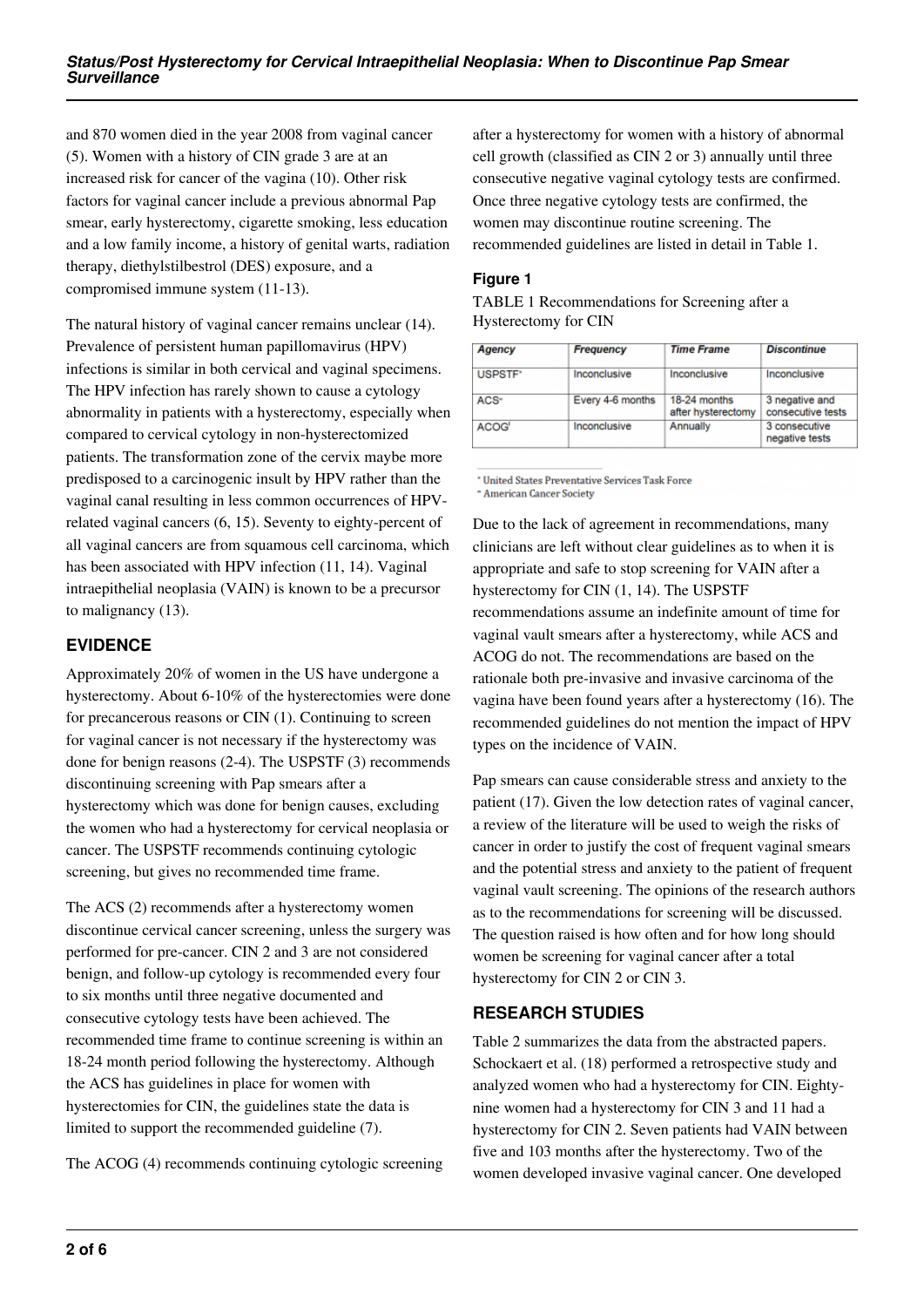cancer at 103 months after the hysterectomy and the other patient at 67 months. The mean interval between hysterectomy and the first confirmed VAIN 2+ diagnosis was 45 months, with a median of 35 months. The study had no reported deaths from cancer. The study results found VAIN occurred in seven percent of women who received a hysterectomy and invasive vaginal cancer occurred in two percent. The author concluded careful follow–up with vaginal vault smears was necessary during the first 4-years post-hysterectomy (18).

Babarinsa et al. (19) studied outcomes for abnormal vaginal cytology in nine women with a history of a hysterectomy for CIN. The time frame ranged between 12 and 60 months, post-hysterectomy. None of the women developed cancer, however four (44%) of the women developed VAIN and all Paps returned to normal by 44 months. The researchers did not discuss any treatment done for VAIN in all of the four women. The authors suggested a routine vaginal cytology for at least 12 months following a hysterectomy for CIN and colposcopic assessment of the vagina before the hysterectomy. The authors noted the very small sample size and the need for larger studies.

Kalogirou, et al. (20) studied 993 women who underwent a hysterectomy for CIN between 1981-1991. The women were asked to undergo vaginal vault cytology every six months for the first year, then annually over a 10-year period. At the end, 793 women completed the study in order to record abnormal cytology. The results found five percent (41 subjects) of the women had an incidence of VAIN following the hysterectomy. The authors did not state the time frame for acquiring VAIN, however gave recommendations on screening. The authors recommended Pap smears and colposcopy exams be performed every six months for the first two years and then annually for the next five years (20).

Wiener et al. (16) studied women with a history of preinvasive carcinoma of the cervix who received a hysterectomy. One hundred and ninety-five women were screened annually for abnormal Pap smears for 10-20 years after the hysterectomy. All 195 women had a hysterectomy for either CIN or adenocarcinoma in situ between the years 1955-1977. One hundred and twenty-seven had a prior cone biopsy and 35 had a colposcopy before the hysterectomy. Of the 195 subjects, five developed abnormal smears with one being invasive carcinoma. The authors noted not all women had colposcopies because colposcopy did not become routine until the late 1970's. A total of five abnormal vaginal smears were found in the study. The results found 98.4% of the women had a negative cytology at ten years, 97.7% were negative at 15 years, and 96.5% were negative at 20 years. Thus, 1.6% developed abnormal cytology within 10 years and 3.5% within 20 years. Two cases of vaginal epithelial lesions were reported after 12 years and one with a cancer diagnosis 16 years after the hysterectomy. The authors concluded the cause of vaginal epithelial lesions was due to the original CIN lesion, which was not completely removed with the hysterectomy. Recommendations by the authors were to perform vaginal cytology of women with a hysterectomy for CIN for two years. Once all three smears are confirmed negative, the follow up schedule can conform to the population guidelines.

Gemmell et al. (21) performed a retrospective longitudinal review of 219 women who had hysterectomy for CIN 3. The study followed the patients for 15 years. Of the 219 women who had follow-up after 10 years, eight (4%) had abnormal smears. Of the eight abnormal findings, six reverted back to normal with no treatment. Two women had an abnormal cytology the first year after the hysterectomy. One had VAIN at 10 months, was treated and found to be normal at five years. One subject had VAIN at seven months, had a total vaginectomy and was found to be normal at five years. Another subject had VAIN at 16 years after the hysterectomy and was lost to follow up. None of the subjects in the study developed vaginal carcinoma. The authors conduced a second retrospective study with 60 subjects identified from the gynecological cancer registry from 1957-1987. All 60 subjects were diagnosed with vaginal carcinoma in the Tayside Region. Of the 60 subjects, one vaginal carcinoma occurred in association with a diagnosis of previous CIN at hysterectomy. The author concluded the incidence of VAIN after a hysterectomy for CIN 3 was 0.91%. The author recommended women who had a hysterectomy for CIN 3 be screened every six months for the first year, then at year two for a total of three screenings. Once all smears are normal, screening with the normal population guidelines is recommended. The author noted screening at 5-year intervals would have a cost savings of 113 visits/smears over 10 years, thus decreasing a clinician's workload by 0.3%.

Hellberg and Nilsson (22) followed 154 women who had hysterectomies for CIN 2 and continued to have vault smears annually. Out of the 154 women who had a hysterectomy, four had a recurrence of the disease in 10 years. None of the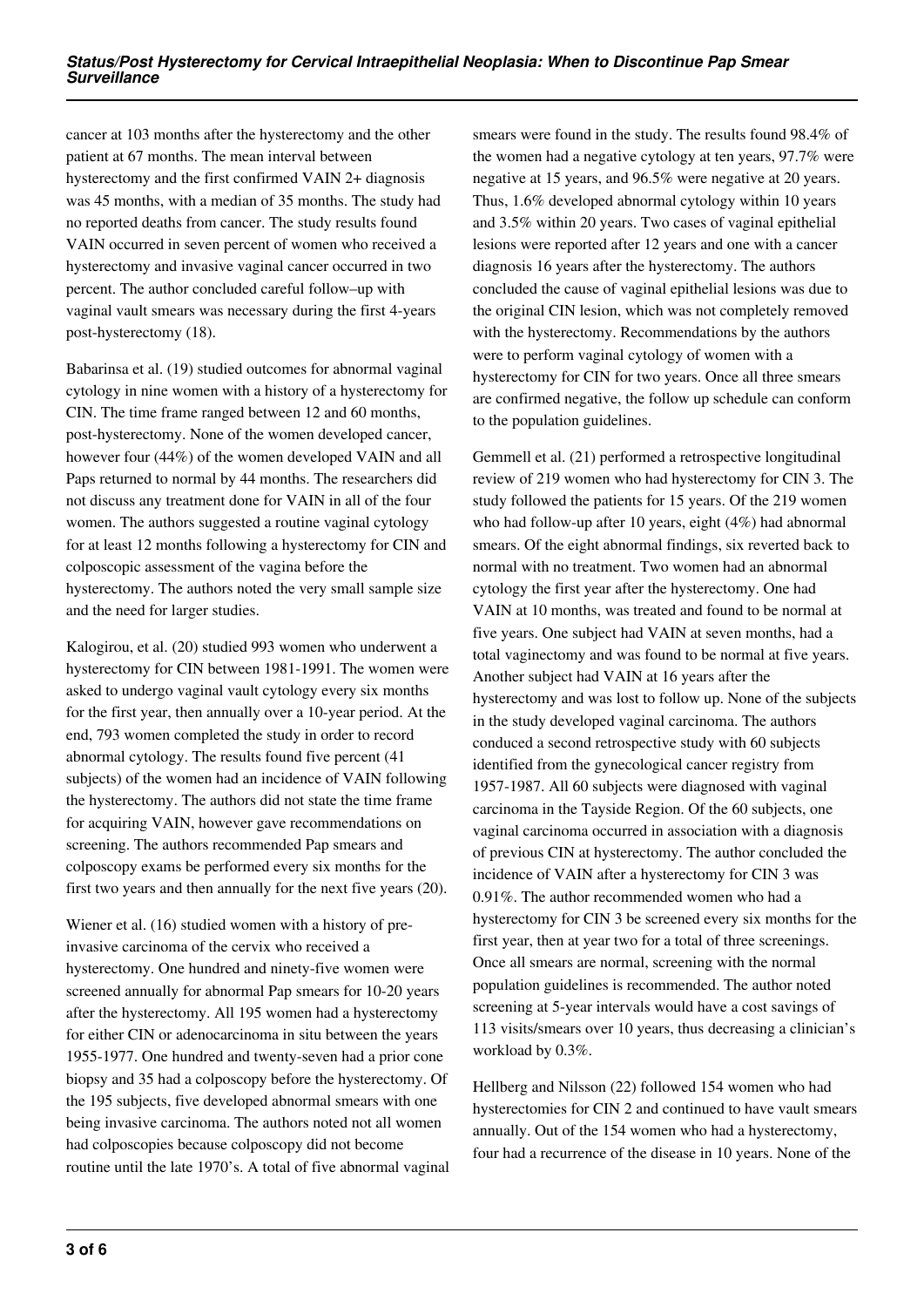subjects progressed to cancer. The authors concluded the 10 year cure rate is 96.4% for women after a hysterectomy for CIN (22).

A study by van Nagell et al. (23) followed 144 patients with confirmed CIN who underwent hysterectomies within four weeks of colposcopy without a cervical conization. All subjects had a colposcopic examination of the vagina to rule out vaginal extension of cervical neoplasia. The participants were followed for 12-120 months receiving a vaginal cytology every three months for two years and every six months thereafter. No cases of VAIN or vaginal cancer were reported. The author noted some complications related to hysterectomies such as blood transfusions and urinary tract infections. As a result, consideration of patient morbidity and postoperative complications should be considered as to the necessity of hysterectomies. The authors concluded adequate colposcopy and hysterectomy is an effective therapeutic procedure in women with CIN. The authors gave no recommendations for screening for follow-up.

Fawdry (24) studied 1062 women, all who had hysterectomies. Twenty-seven had a hysterectomy for severe dysplasia and 1035 had carcinoma-in-situ. Out of the subjects, nine women had an early recurrence of VAIN in the first year and one was diagnosed with cancer eight months after the hysterectomy. None of the women died from cervical, vaginal, or vulvar neoplasia. The author noted on 100 occasions in 45 women, false positives results were reported. The author concluded that performing at least two smears in the two years after a hysterectomy was essential. No recommendations for screening after the two years were discussed; however, the author pointed out the very low detection rate does not justify an annual visit for screening.

## **Figure 2**

TABLE 2 Literature Review on Vaginal Neoplasia and Cancer after Hysterectomy for CIN

| <b>Study</b>            | No.<br><b>Subjects</b> | <b>Follow up</b>            | <b>Vaginal</b><br>Neoplasia | <b>Vaginal</b><br><b>Cancer</b> |
|-------------------------|------------------------|-----------------------------|-----------------------------|---------------------------------|
| Schockaert et al. (18)  | 100                    | 5-103 months                | 7                           | 2                               |
| Barbarinsa et al. (19)  | 9                      | 12-60 months                | 4                           | 0                               |
| Kalogirous et al. (20)  | 993                    | 10 years                    | 41                          | $\overline{0}$                  |
| Wiener et al. (16)      | 195                    | 10-20 years                 | 4                           | 1                               |
| Gemmell et al. (21)     | 219                    | 15 years                    | 3                           | 1                               |
| Hellberg & Nilsson (22) | 154                    | 10 years                    | 4                           | 0                               |
| Van Nagell et al. (23)  | 144                    | 12-120 months               | $\overline{0}$              | O                               |
| Fawdry (24)             | 1062                   | Ave, follow up<br>4.9 years | 9                           | 1                               |

## **DISCUSSION**

A review of the literature found a total of 2676 subjects who had a hysterectomy for CIN. All subjects were followed for vaginal cancers over a time period ranging from 1 to 20 years. Five cases of vaginal cancers were documented in the research. Further research is needed to assess the effectiveness of Pap smears in detecting vaginal cancer following hysterectomy. Research related to HPV testing and vaginal cancers need to be evaluated. Most of the studies available reflect the 1990's and does not reflect the better understanding of Pap smear testing today. New technologies have risen with Gardasil, Thin Prep cervical smears, and digital colposcopies. Some of the studies were performed before colposcopies were routinely done and available. Babarinsa et al. (19) suggested a lack of colposcopies could cause residual disease suggesting incomplete removal of the original disease.

# **CONCLUSION**

Healthcare cost savings are increasingly important. Limiting the amount of inappropriate use of Pap smears could have a substantial cost-saving effect on health care. Given the lack of recent evidence available as to how often patients be screened after a hysterectomy for CIN, no recommendations can be made for screening women who had a hysterectomy for CIN. Only a few women developed vaginal cancer in the research available. Requiring women to continue frequent Pap smears may seem unjustified. Following ACOG (4) recommendations of three consecutive negative tests may seem appropriate until more research is available. Continuing to follow ACOG recommended guidelines includes annual gynecologic pelvic examinations regardless of cervical cancer screening.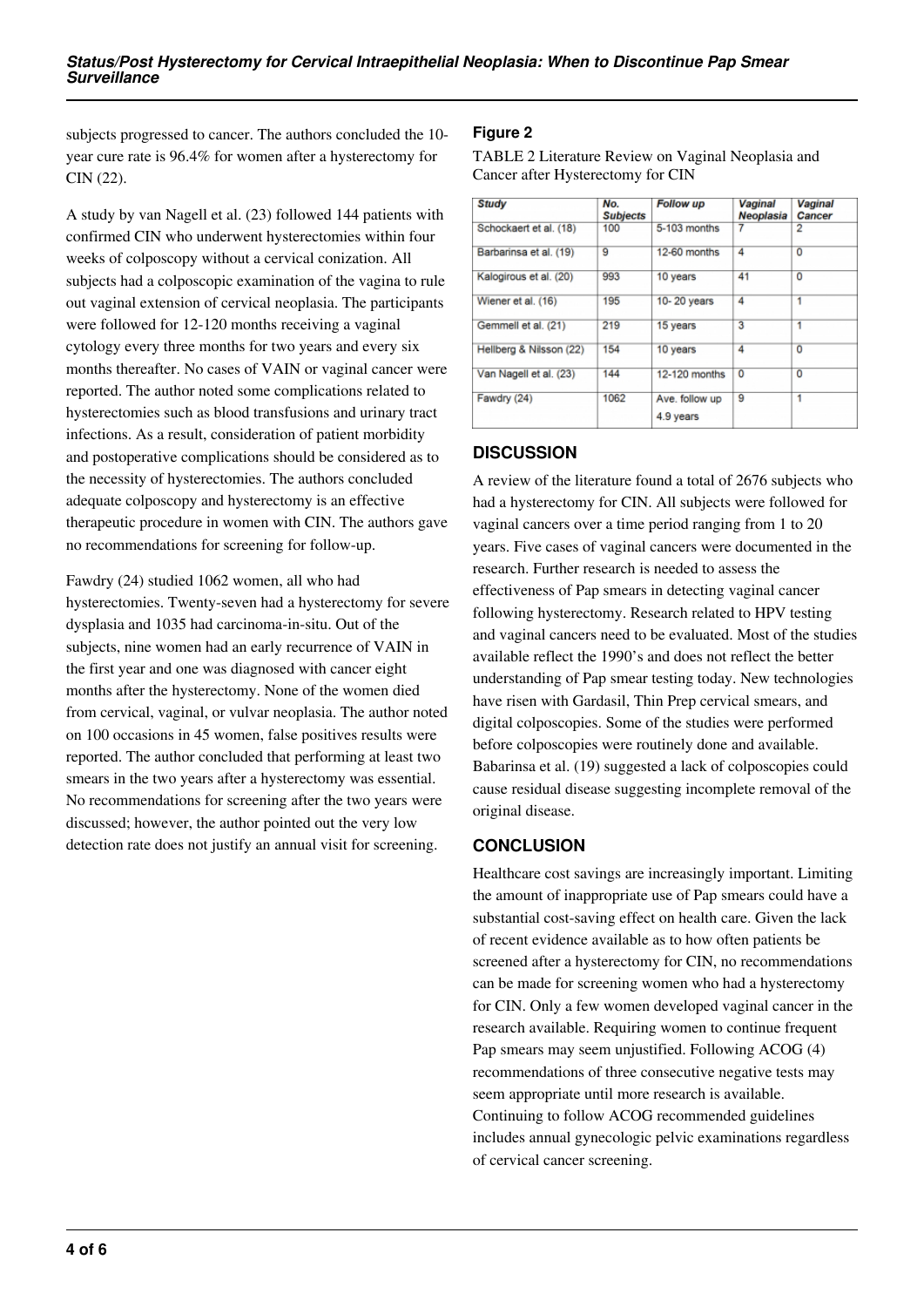## **ACKNOWLEDGEMENT**

I would like to thank Dr. Julie Lindenberg and the faculty of The University of Texas Health Science Center Houston School of Nursing.

#### **References**

1. Saraiya M, Lee, N.C., Blackman, D., Smith, M-J., Morrow, B., and McKenna, M.T. Observations from the CDC. An assessment of Pap Smears and hysterectomies among women in the United States. J of Womens Health Gend Based Med 2002;11(2):103-9.

2. American Cancer Society (ACS). Guidelines for the early detection of cancer [database on the Internet]. 2009 [cited August 18, 2009]. Available from:

http://www.cancer.org/docroot/ped/content/ped\_2\_3x\_acs\_c ancer\_detection\_guidelines\_36.asp

3. USPSTF. Screening for cervical cancer:

Recommendations and rationale [database on the Internet]. 2003 [cited August 18, 2009]. Available from:

http://www.ahrq.gov/clinic/3rduspstf/cervcan/cervcanrr.htm. 4. ACOG. Cervical cancer screening: Testing can start later and occur less often under new ACOG recommendations [database on the Internet]. 2003 [cited August 18, 2009]. Available from:

http://www.acog.org/from\_home/publications/press\_releases /nr07-31-03-1.cfm.

5. Jemel A, Siegel, R., Ward, E., Hao, Y., Xu, J., Murray, T., et al. . Cancer statistics. Cancer J Clin 2008;58(2):71-96. 6. Parkin DM, Bray, F., Ferlay, J., and Pisani, P. Global cancer statistics, 2002. Cancer J Clin 2005;55(2):74-108. 7. Saslow D, Runowicz, C.D., Solomon, D., Moscicki, A-B.,

Smith, R.A., Eyre,H.J., et al., for the American Cancer Society. American Cancer Society guidelines for the early detection of cervical neoplasia and cancer. J Low Genit Tract Dis 2002;7(2):67-86.

8. Wright TC, Massad, S., Dunton, C.J., Spitzer, M., Wilkinson, E.J., Solomon, D, Conference ftASfCaCPC. 2006 consensus guidelines for the management of women with cervical intraepthelial neoplasia or adenocarcinoma in situ. Am J Obstet Gynecol 2007;197(4):340-5.

9. McCredie MR, Sharples, K.J., Paul, C., Baranyai, J., Medley, G., Jones, R.W., and Skegg, D.C. Natural history of cervical neoplasia and risk of invasive cancer in women with cervical intraepithelial neoplasia 3: A retrospective cohort study. Lancet Oncol 2008;9(5):425-34.

10. Edgren G, Sapren, P. Risk of anogenital cancer after diagnosis of cervical intraepithelial neoplasia: A prospective population-based study. Lancet 2007;8(4):311-6.

11. Hellman K, Silfversward, C., Nilsson, B., Hellstrom, A.C., Frankendal, B., & Pettersson, F. Primary carcinoma of the vagina: Factors influencing the age at diagnosis. The

Radiumhemmet series 1956-1996. Int J Gynecol Cancer 2004;14(3):491-501.

12. ACS. Detailed guide: Vaginal cancer. What are the risk factors for vaginal cancer [database on the Internet]. 2009 [cited August 18, 2009]. Available from:

http://www.cancer.org/docroot/CRI/content/CRI\_2\_4\_2X\_ What are the risk factors for vaginal cancer 55.asp. 13. Dodge JA, Eltabbakh, G.H., Mount, S.L., Walker, R.P., and Morgan, A. Clinical features and risk of recurrence among patients with vaginal intraepithelial neoplasia. Gynecol Oncol 2001;83(2):363-9.

14. Wu XM-G. Descriptive epidemiology of vaginal cancer incidence and survival by race, ethnicity, and age in the United States. Cancer 2008;113(S10):2873-82.

15. Castle PE, Schiffman M, Bratti MC, Hildesheim A, Herrero R, Hutchinson ML, et al. A Population-Based Study of Vaginal Human Papillomavirus Infection in Hysterectomized Women. J Infect Dis 2004;190(3):458-67. 16. Wiener JJ, Sweetnam, P.M., & Jones J.M. Long term follow up of women after hysterectomy with a history of pre-invasive cancer of the cervix. Brit J Obstet Gyneco 1992;99(11):907-10.

17. French DM. Psychological costs of inadequate cervical smear test results. Brit J Cancer 2004;91(11):1887-92. 18. Schockaert S, Poppe, W., Arbyn, M., Verguts, T., and Verguts, J. Incidence of vaginal intraepithelial neoplasia after hysterctomy for cervical intraepithelial neoplasia: A retrospective study. Am J Obstet Gynecol 2008;199(2):113.e1-.e5.

19. Babarinsa I, Mathew, J., Wilson, C., and Oladipo, A. Outcome of vaginal intraepithelial neoplasia following hysterectomy for cervical intraepithelial neoplasia. J Obstet Gynaecol 2006;26(2):157-8.

20. Kalogirou D, Antoniou, G., Karakitsos, P., Botis, D., and Papadimitriou, A. Vaginal intraepithelial neoplasia (VAIN) following hysterectomy in patients treated for carcinoma in situ of the cervix. Eur J Gynecol Oncol 1997;18(3):188-91. 21. Gemmell J, Holmes, D.M., & Duncan, I.D. How frequently need vaginal smears be taken after hysterectomy for cervical intraepithelial neoplasia? Br J Obstet Gynecolo 1990;97(1):58-61.

22. Hellberg DaN, S. 20-year experience of follow-up of the abnormal smear with colposcopy and histology and treatment by conization or cryosurery. Gynceolo Oncolo 1990;38(2):166-9.

23. van Nagell J, J., Hanson, M.B., Donaldson, E.S., & Gallion, H.H. Treatment of cervical intraepthelial neoplasia III by hysterectomy without intervening conization in patients with adequate colposcopy. Cancer 1985;56(12):2737-9.

24. Fawdry RD. Carcinoma-in-situ of the cervix: Is posthysterectomy cytology worthwhile? Br J Obstet Gynecol 1984;91(1):67-72.